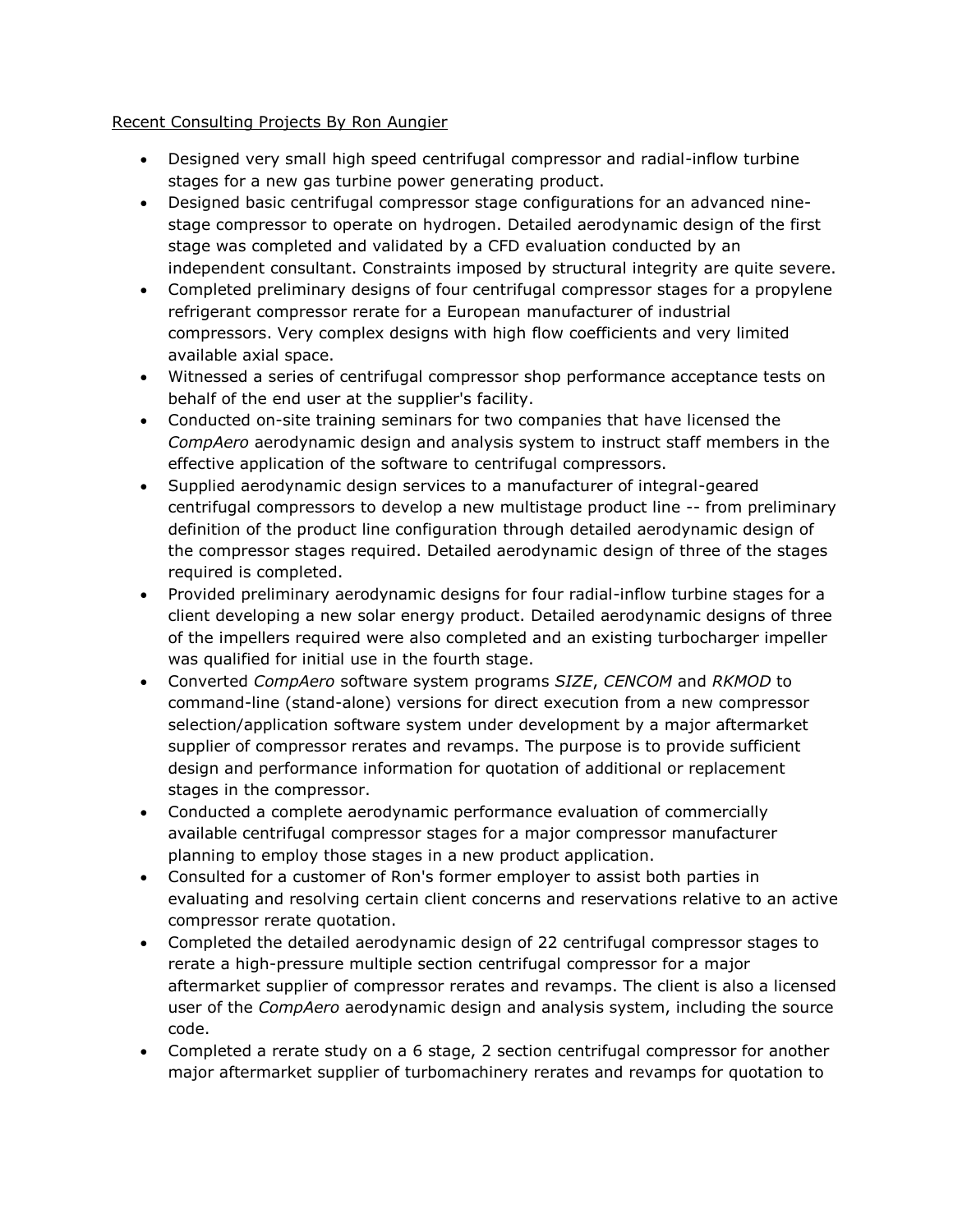the end user. The purpose is to increase the flow capacity by 20% at the same head and using the same driver.

- Troubleshooting analysis conducted on a turbocharger incapable of meeting engine design operating conditions due to excessive surging. Reconfigured the turbocharger for additional surge margin and to improve the match with the engine. That resolved the problem.
- Developed conceptual designs of alternative radial-inflow expander configurations for various operating conditions and alternate refrigerant working fluids, including sufficient performance analysis and internal flow analysis to confirm the feasibility of accomplishing detailed designs capable of meeting the client's proposed applications.
- Preliminary designs of an axial fan for fuel cell application using the axial-flow compressor portion of the *CompAero* system. Project was continued by Ron's client (a licensed user of his software).
- Provided extensive compressor and turbine performance analysis and compressorturbine matching calculations for several turbocharger sizes to support the design improvement activities of a major turbocharger supplier.
- Completed an aerodynamic redesign of the centrifugal compressor and radial-inflow turbine of a high specific speed turbocharger to extend its capacity to higher mass flows to match specific engine operating conditions.
- Conducted troubleshooting analyses of a modified turbocharger having marginal performance at the intended engine matching conditions. Showed that a turbine efficiency level beyond any reasonable expectation would be necessary to obtain the power increase desired by the client. Identified turbine modifications capable of a substantial power improvement considered to be quite likely to meet the guarantee operating conditions. Project continued by the turbocharger supplier (a licensed user of the *CompAero* and *TurbAero* software).
- Completed an independent aerodynamic design audit of a two-stage power turbine under development by a major turbomachinery manufacturer. The audit confirmed that the current design should achieve near-optimum efficiency levels. Performed a follow-on conceptual redesign to quantify modest efficiency gains considered to be achievable.
- Conducted an aerodynamic performance analysis on a single-stage utility axial-flow steam turbine, predicting a significant shortfall in power relative to the guarantee. Results from a subsequent field performance test were in close agreement with the prediction.
- Conducted a two-day (on-site) centrifugal compressor aerodynamic design & analysis training seminar for a major industrial turbomachinery supplier and licensed user of the *CompAero* software system. Training included activity ranging from application work (preliminary design and performance estimates) through detailed stage design. Subsequently worked directly with the designer for several days at my home-office to assist with the company's first application of *CompAero* to a multistage industrial centrifugal compressor rerate.
- Conducted an aerodynamic performance analysis of a two-stage refrigeration compressor that experienced a major mechanical failure after its conversion from refrigerant R-12 to R-134a. The results showed that unstable compressor operation is to be expected at the intended operating condition. Review of the expected